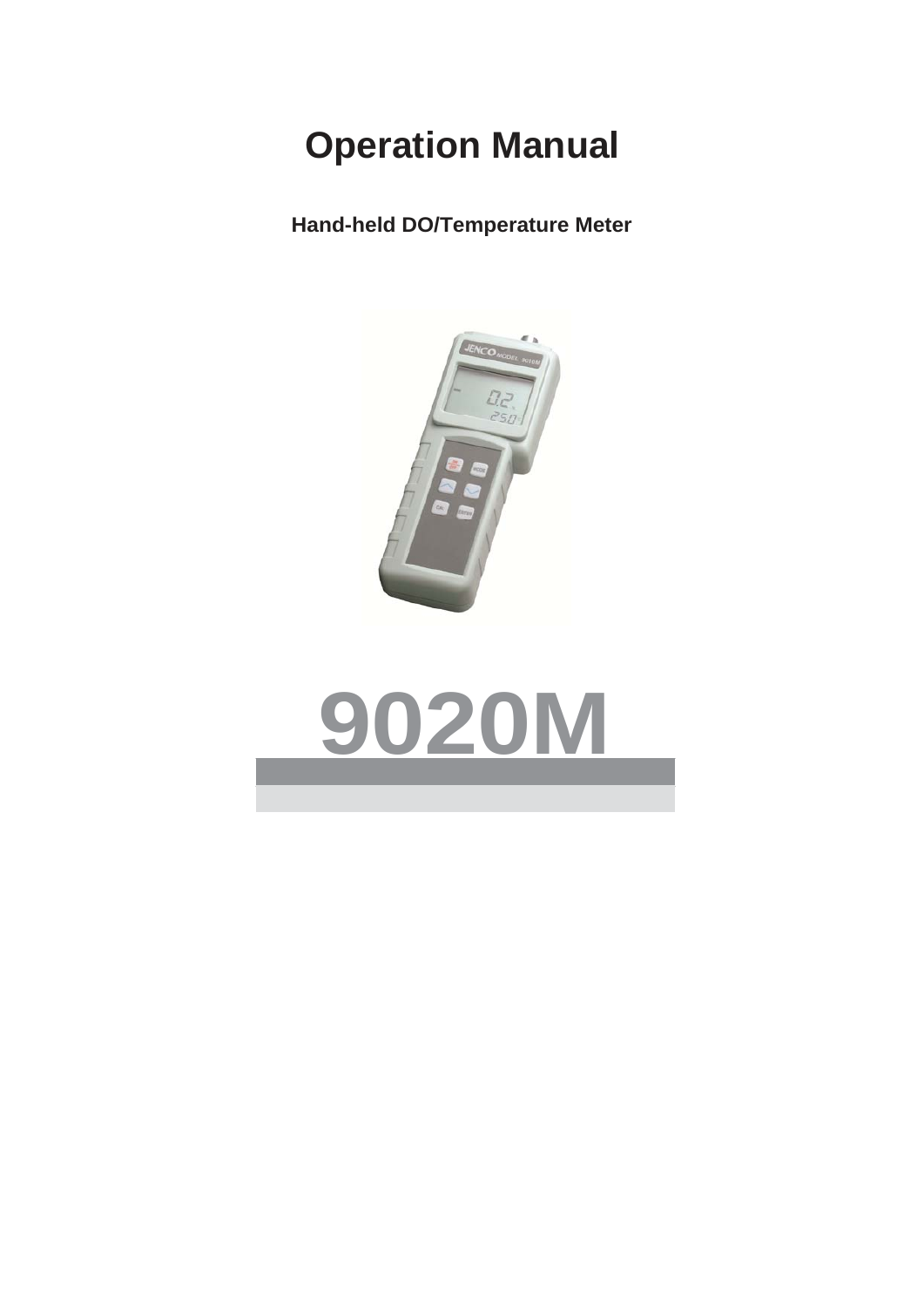# **CONTENTS**

| <b>INSTALLING THE BATTERIES3</b>            |  |  |  |  |
|---------------------------------------------|--|--|--|--|
|                                             |  |  |  |  |
| А.                                          |  |  |  |  |
| В.                                          |  |  |  |  |
|                                             |  |  |  |  |
| OPERATIONAL PROCEDURES7                     |  |  |  |  |
| А.                                          |  |  |  |  |
| В.                                          |  |  |  |  |
| Dissolved Oxygen Measurements9<br>C.        |  |  |  |  |
| D.                                          |  |  |  |  |
| <b>ERROR DISPLAYS AND TROUBLESHOOTING10</b> |  |  |  |  |
|                                             |  |  |  |  |
|                                             |  |  |  |  |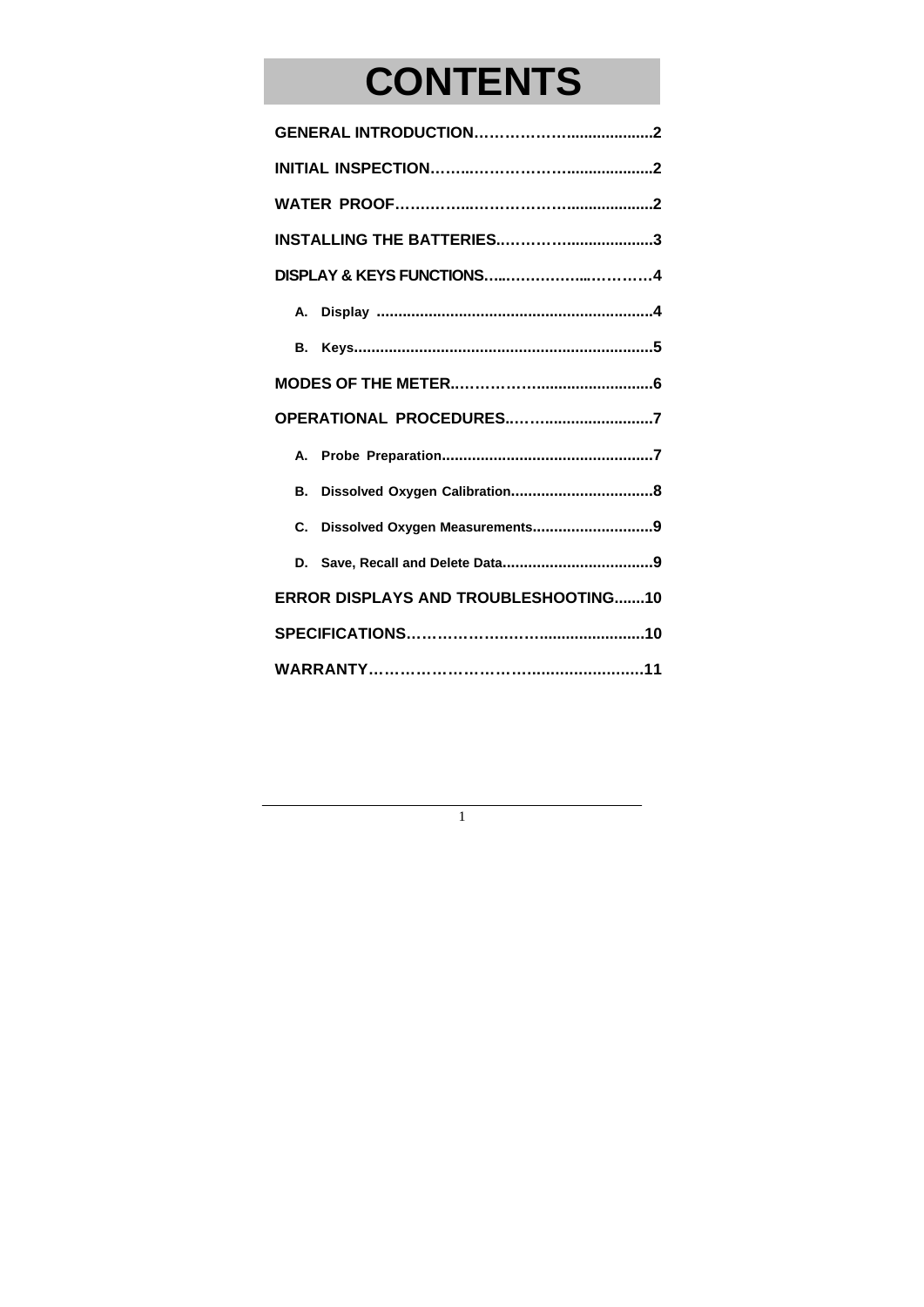#### **GENERAL INTRODUCTION**

Thank you for selecting the 9020M meter. The 9020M is a precision tool that measure dissolved oxygen in % and ppm (mg/L) and temperature. A built-in microprocessor stores, calculates and compensates for all parameters related to DO determinations including DO electrode temperature characteristics.

This unit has a waterproof IP65 case. The touch mode keys are highly reliable with tactile and audio feedback. This meter can operate with one 9V battery. Re-calibration is not required when power is turned on again.

The front of the meter has a large LCD that displays DO % or ppm and temperature simultaneously along with user prompts and mode indicators. The unit prompts the user through calibration and measurement procedures.

The 9020M uses a galvanic electrode with convenient screw-on cap membranes. The LD-900G-01 field probe comes with a built-in temperature sensor for automatic temperature compensation.

The unit is also equipped with a non-volatile memory allowing the user to store 50 different sets of readings. This unit will assign a site number for each set of reading, so the user can review the data easily.

Other features include long battery life and 50/60Hz AC noise rejection. This meter is user-friendly for field, industrial and laboratory applications.

#### **INITIAL INSPECTION**

Carefully unpack the unit and accessories. Inspect for damages made in shipment. If any damage is found, notify your **Jenco** representative immediately. All packing materials should be saved until satisfactory operation is confirmed.

## **WATER PROOF**

Though the 9020M meter is housed in a watertight case, **DO NOT** use it underwater. The watertight case prevents permanent damage to the unit if accidentally dropped into non-corrosive solutions.

Follow these steps immediately if the unit is immersed in any solution:

 $\mathcal{L}$ 1. Rinse unit carefully with distilled water. After rinsing and drying,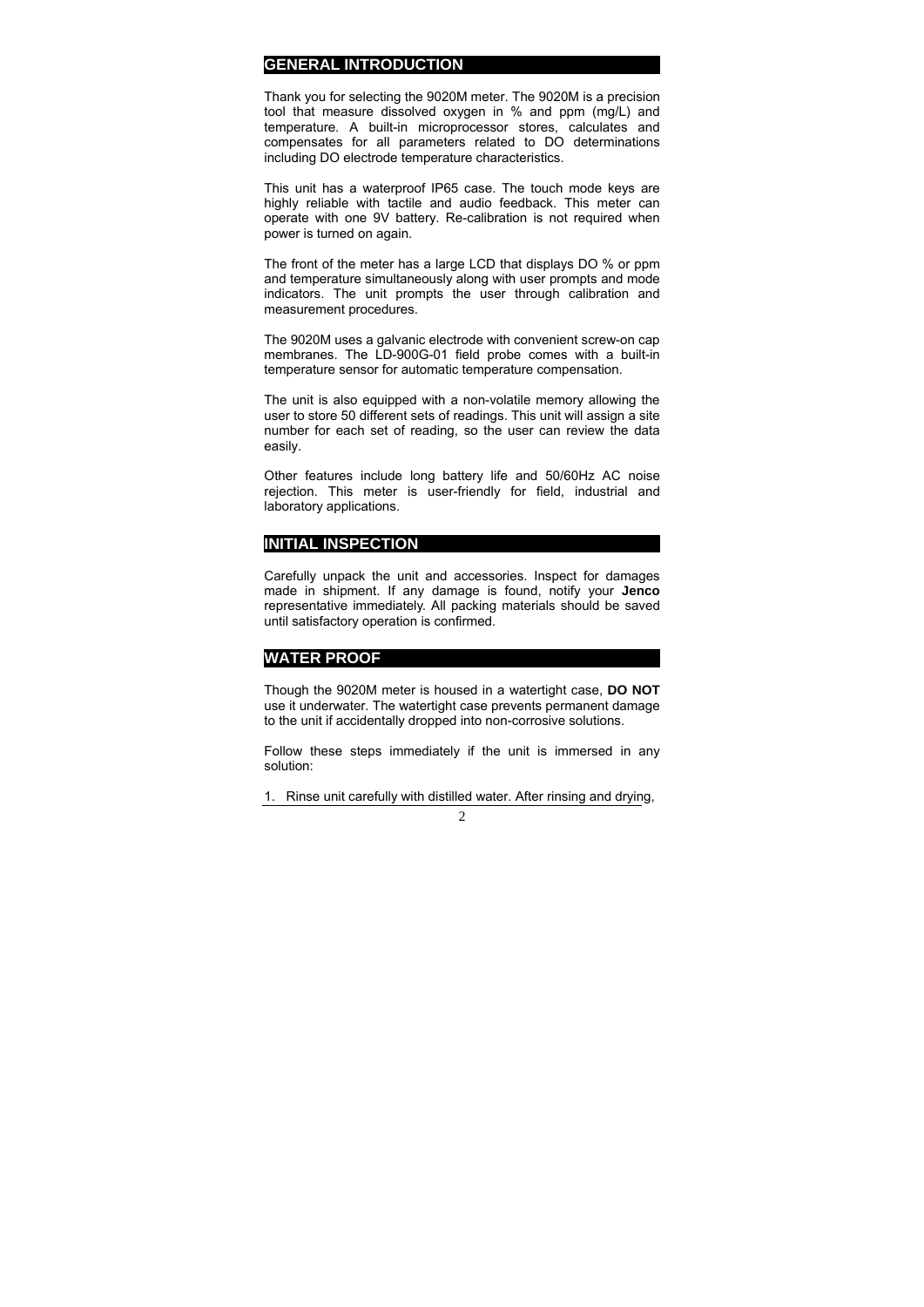inspect and clean connectors to remove all contaminants that may affect probe connections.

- 2. Wait for the unit and probe to dry completely before resuming operation.
- 3. If the unit does not function correctly after steps1 and 2, call JENCO for possible repair or replacement (see Warranty).

# **INSTALLING THE BATTERIES**

The 9020M meter is packaged with one 9V battery required for operation. To insert the batteries into the meter, follow the procedure outlined below.



**Figure 1: Battery compartment** 

- 1. Use a screw driver to remove the two screws and battery cover to expose the battery compartment. (Figure 1.)
- 2. Replace the 9V battery.
- 3. Replace the battery cover and make sure to secure the two screws for the water-tight feature.

[**Note:** Press the "ON/OFF" key to turn the unit on. If the unit is running then you can press the "ON/OFF " key to turn the unit off. The unit will automatically turn off after 30 minutes of no key activity.]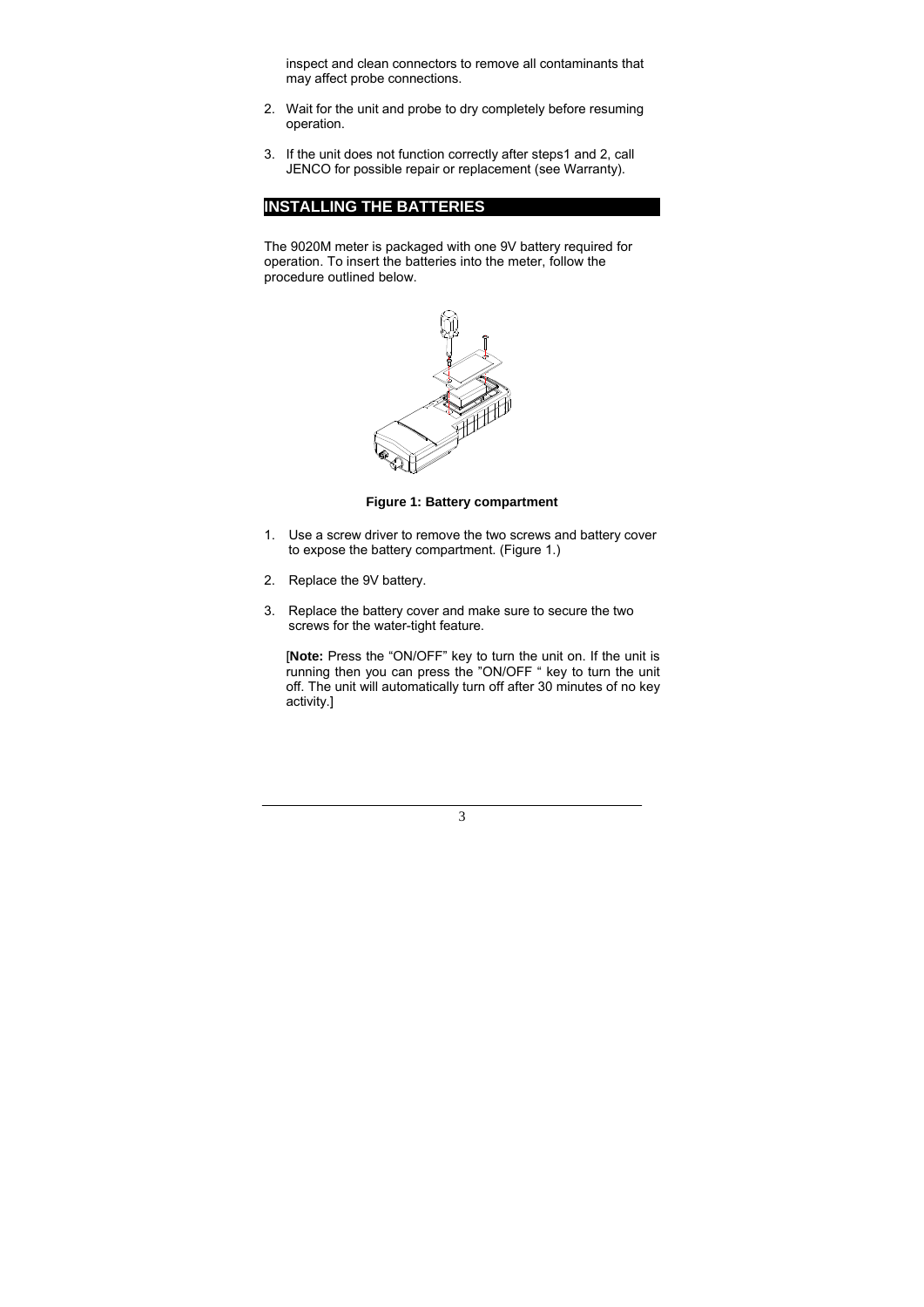# **DISPLAY & KEYS FUNCTIONS**

# **A. Display**



**Figure 2: Active LCD screen** 

| $1. BAT-$<br>Low battery indicator.                                  | 8. mBar-<br>Display during calibration to<br>prompt user for barometric<br>pressure.                                                                         |  |
|----------------------------------------------------------------------|--------------------------------------------------------------------------------------------------------------------------------------------------------------|--|
| 2. Save-<br>To save a reading into the data<br>storage.              | $9. \frac{\%}{ppm}$<br>Unit indicators.                                                                                                                      |  |
| DO.<br>3. Main display for<br>dissolved oxygen values.               | 10. Temperature and unit<br>display                                                                                                                          |  |
| 4. Data storage site number.                                         | 11. Full-<br>This will indicate that all 50<br>data storage sites are used<br>up.                                                                            |  |
| $5$ CAL-<br>Calibration mode indicator                               | 12. Recall-<br>To recall data from the data<br>storage.                                                                                                      |  |
| 6. Delete-<br>To delete stored data.                                 | 13. <b>SAL</b> ppt-<br>Displays during calibration<br>when user is prompted for the<br>approximate salinity of the<br>sample in parts per thousand<br>(ppt). |  |
| 7. Each-<br>To delete a single set of data<br>from the data storage. | 14. All-<br>To delete all the data in the<br>data storage.                                                                                                   |  |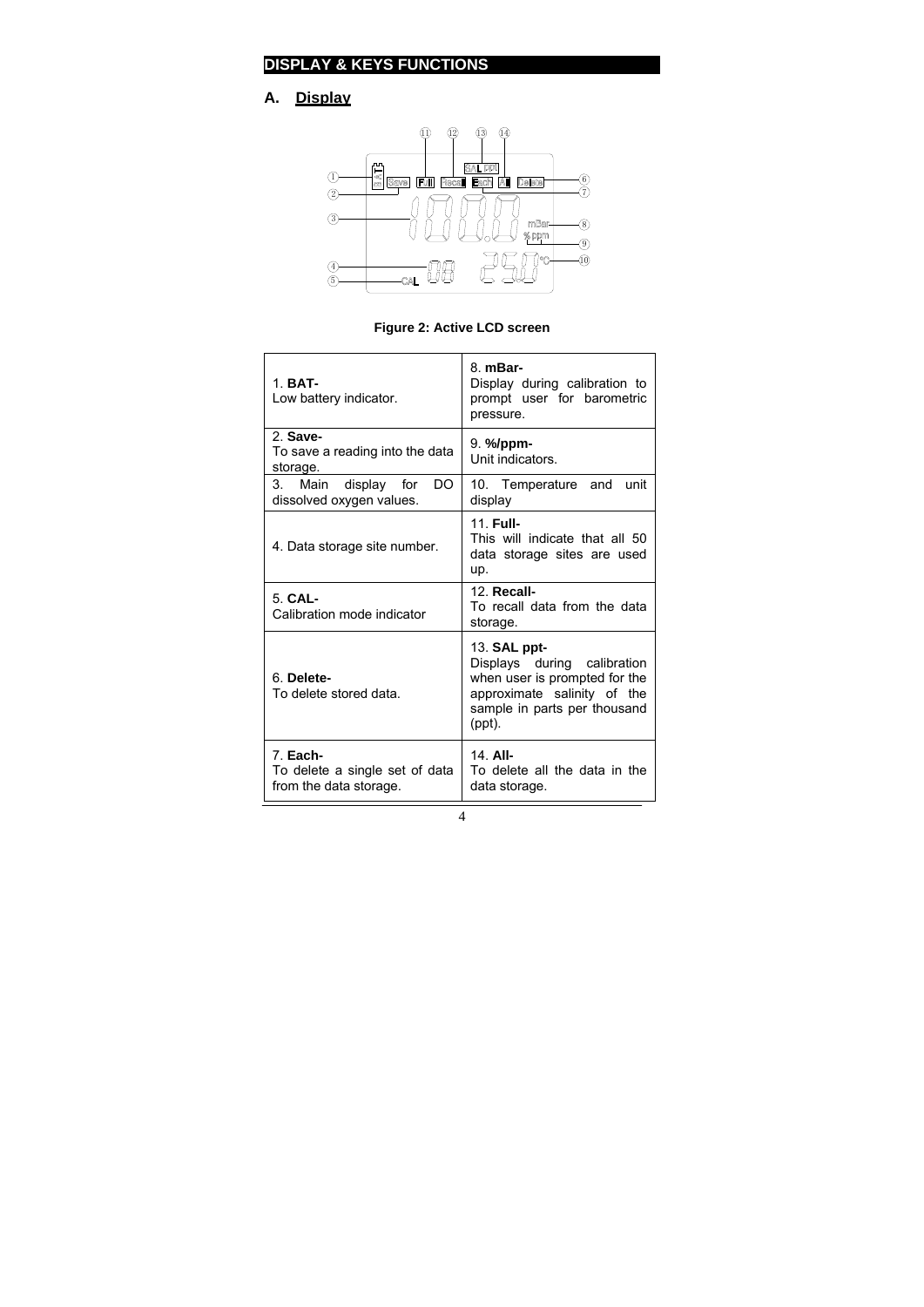# **B. Keys**

| 0N<br>0FF    | <b>ON/OFF-</b><br>Powers on and shuts off the meter.                                                                                                                                                                                                                                                                                                                                                                                                                                                                            |
|--------------|---------------------------------------------------------------------------------------------------------------------------------------------------------------------------------------------------------------------------------------------------------------------------------------------------------------------------------------------------------------------------------------------------------------------------------------------------------------------------------------------------------------------------------|
| <b>MODE</b>  | <b>MODE-</b><br>Selects display mode. In normal operation, press this<br>key to sequentially display Dissolved Oxygen in % air<br>saturation, Dissolved Oxygen in ppm (mg/L), Recall<br>and Delete interface.<br>In calibration mode, press this key to exit the current<br>calibration parameter and enter into the next one.<br>In "Recall" and "Delete" modes, press this key to exit<br>"Recall" and "Delete" modes respectively.                                                                                           |
|              | <b>UP/DOWN-</b><br>Increases or decreases the display value as desired.<br>In "Recall" mode, view saved data and data storage<br>site number by pressing these keys.<br>In "Delete" mode, press these keys to select between<br>the "Delete Each" and "Delete All" mode.<br>In "Delete Each" mode, view to be deleted data and<br>data site numbers by pressing these keys.                                                                                                                                                     |
| CAL          | CAL-<br>In "Measurement" mode, press this key to enter into<br>"Calibration" mode                                                                                                                                                                                                                                                                                                                                                                                                                                               |
| <b>ENTER</b> | <b>ENTER-</b><br>In "Calibration" mode, press this key to save the<br>current parameter to memory.<br>In "Measurement" mode, press this key to save<br>reading into the next available data storage site.<br>At the Recall interface, press this key to display the<br>last set of saved data.<br>At the Delete interface, press this key to go into<br>"Delete" mode.<br>In the "Delete All" mode, press this key to delete all<br>saved data.<br>In the "Delete Each" mode, press this key to delete a<br>single set of data. |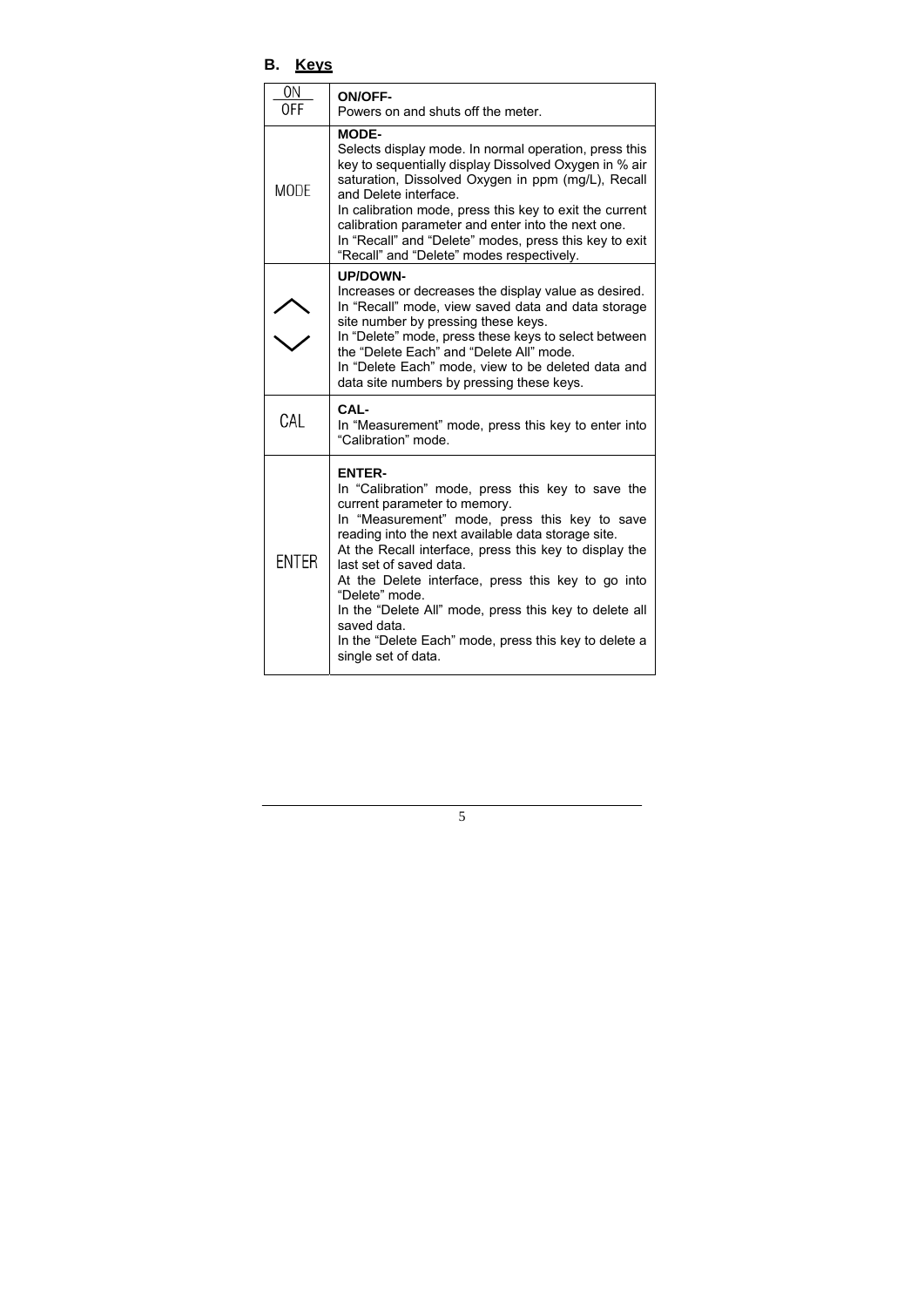# **MODES OF THE METER**



1. **Dissolved Oxygen in % mode:** The unit will display **dissolved oxygen** reading (%).

#### 2. **Dissolved Oxygen in ppm mode:**

The unit will display **dissolved oxygen** reading (ppm).

## 3. **Recall interface:**

 Press "ENTER" key to go into recall mode.

### 4. **Recall mode:**

In this mode, user can recall data saved in memory.

#### 5. **Delete interface:**

 Press "ENTER" key to go into delete mode.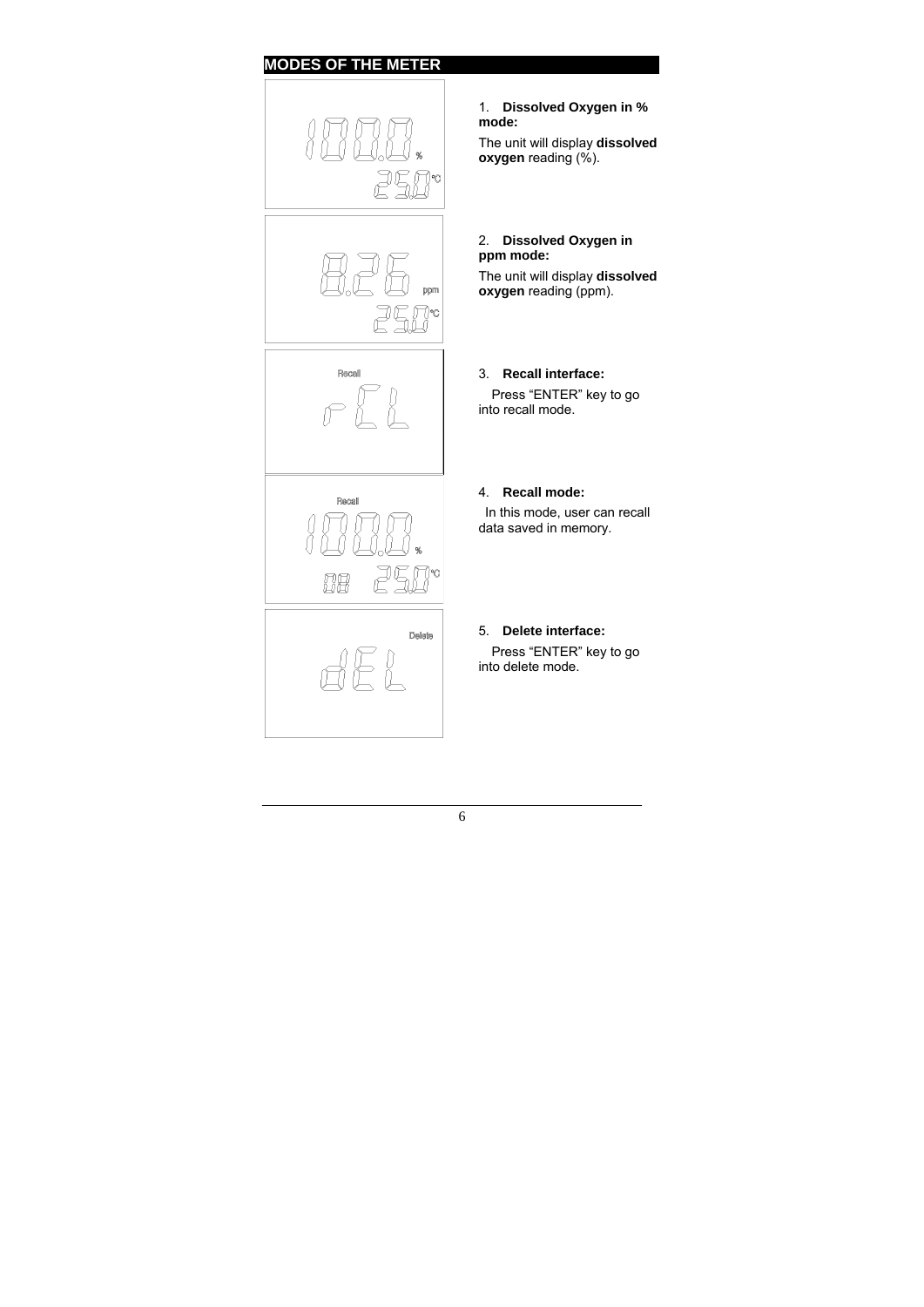

6. **Delete mode:** 

In this mode, user can erase each data or all data saved in memory.

# **OPERATIONAL PROCEDURES**

# **A. Probe Preparation**

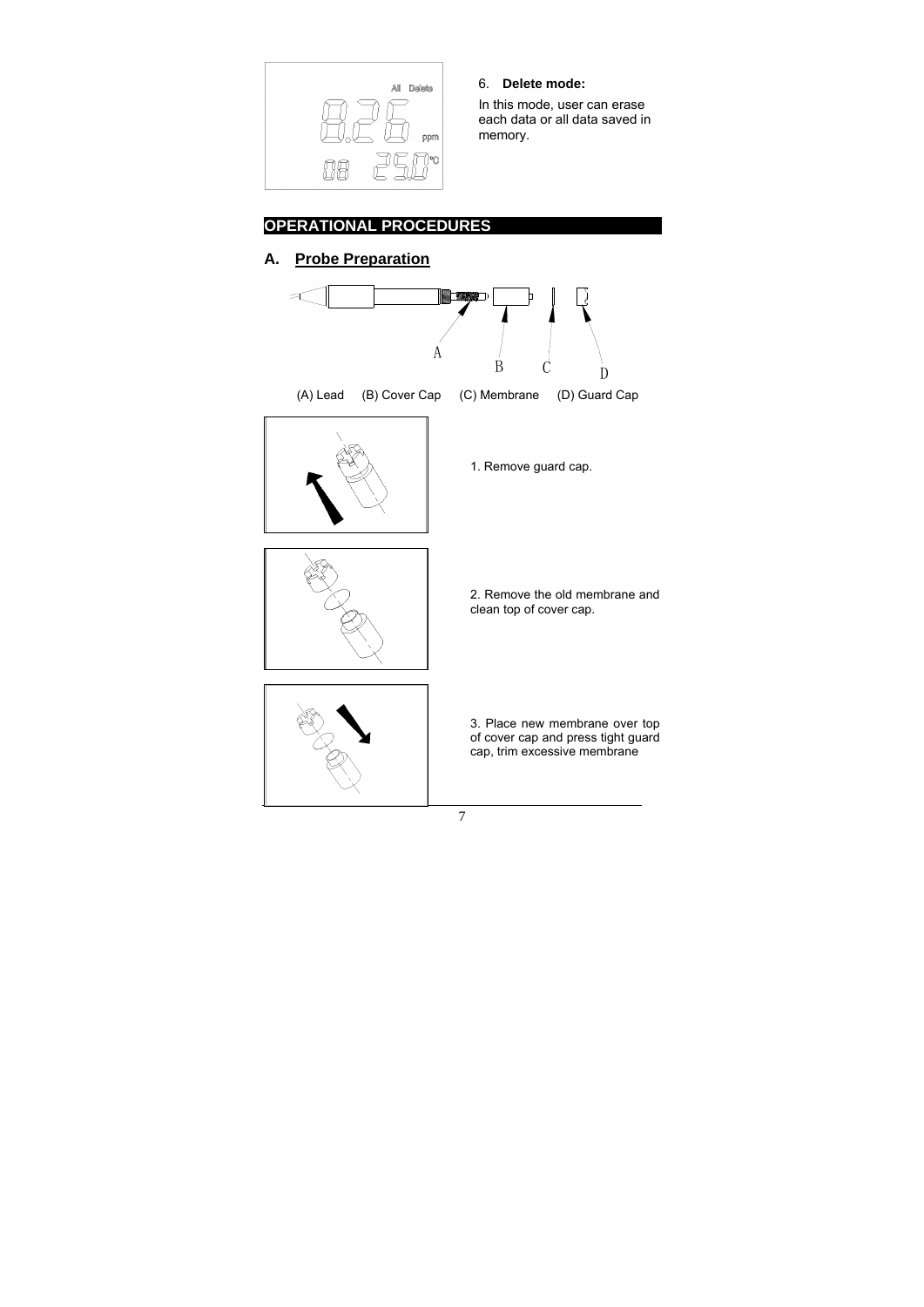

4. Fill solution into cover cap, then twist cover cap back on to the probe.

# **B. Dissolved Oxygen Calibration**

The 9020M can be calibrated quickly and easily in air.

- 1. Connect the DO probe LD-900G-1 to the unit and turn the unit on. Rinse the probe well with distilled water. For best accuracy, wipe the end of the probe dry. Do not touch the membrane.
- 2. Hold the probe in the air gently with the sensor facing down and press "MODE" key to select "Dissolved Oxygen in %" mode.
- 3. Allow temperature reading to stabilize, press the "CAL" key to enter the "Calibration" mode. The "CAL" icon appears on the LCD. The main screen will display "1013 mBar" (factory default value). The meter is now ready for atmospheric pressure calibration.
- 4. To change the pressure factor, use the "UP" and "DOWN" keys to adjust the value between 600 and 1100 mBar. Press "ENTER" key to save the new value and the unit will automatically go into the next calibration parameter which is the value of 100% saturation in air. If "MODE" key is pressed instead of the "ENTER" key, any changes made will be cancelled and the previous calibration settings will be retained.
- 5. In this interface, the user can views the calibration value in the secondary display. Once the value in the main display stabilizes, press "ENTER" key to save the new value and the unit will automatically go into the salinity compensation parameter. If "MODE" key is pressed instead of the "ENTER" key, any changes made will be cancelled and the previous calibration settings will be retained.
- 6. The salinity default factor value is 0.0 ppt. To change the salinity compensation factor, use the "UP" and "DOWN" keys to adjust the value between 0 and 40 ppt. Press "ENTER" key to save the new value and the unit will automatically switch to "Measurement" mode. Calibration is now complete. If "MODE"

 $\mathbf{Q}$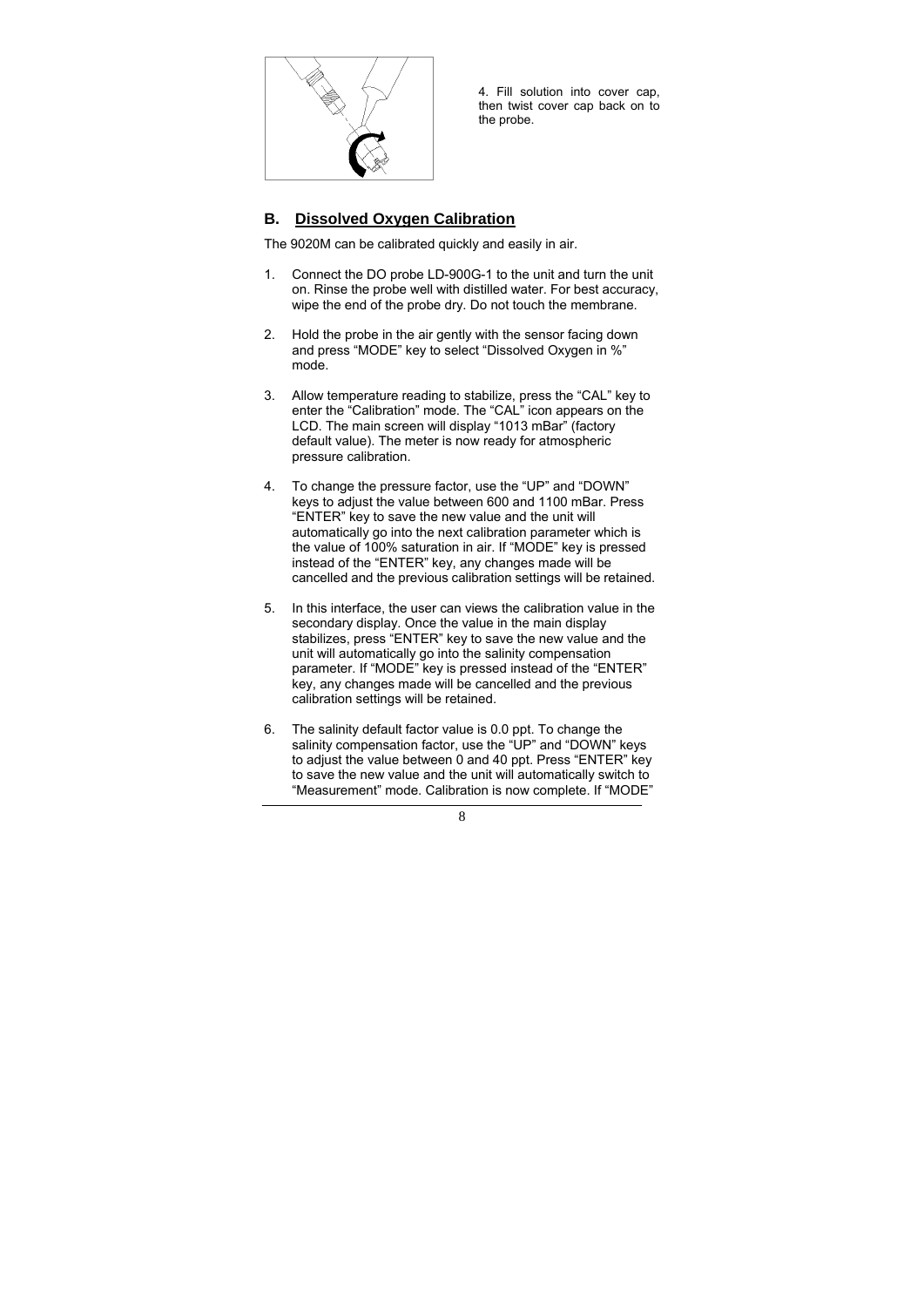key is pressed instead of the "ENTER" key, any changes made will be cancelled and the previous calibration settings will be retained and will automatically switch to "Measurement" mode.

## **C. Dissolved Oxygen Measurements**

Press "MODE" key to choose the dissolved oxygen in % mode or dissolved oxygen in ppm mode. Rinse the DO probe with distilled water and immerse it in the sample to be measured.

## **D. Save, Recall and Delete Data**

### **a. Saving readings to memory.**

- 1. In "Measurement" mode, press the "ENTER" key to save data. The "Save" icon with the corresponding site number will lit up for a brief moment to indicate a successful data save.
- 2. If the "Full" icon is displayed, this means that all 50 data saving sites are used up. No new data can be saved until existing saved data are deleted.

#### **b. Recalling readings from memory.**

- 1. To recall saved data, press "ENTER" key at the Recall interface to go into "Recall" mode.
- 2. Press the "UP" or "DOWN" keys to select the storage site number.
- 3. Press "MODE" key to exit "Recall" mode.

#### **c. Deleting data.**

- 1. Press the "ENTER" key at the Delete interface to go into "Delete" mode.
- 2. Select "Delete All" or "Delete Each" mode by pressing the "UP" or "DOWN" key.
- 3. In the "Delete all" mode, press "ENTER" key to clear all stored data. Deletion is now complete.
- 4. In the "Delete Each" mode, use "UP" and "DOWN" key to select data to be deleted. Then press "ENTER" key to delete. Deletion is now complete. The next set of saved data will automatically move up a slot in the storage site.

9

5. Press "MODE" key to exit "Delete" mode.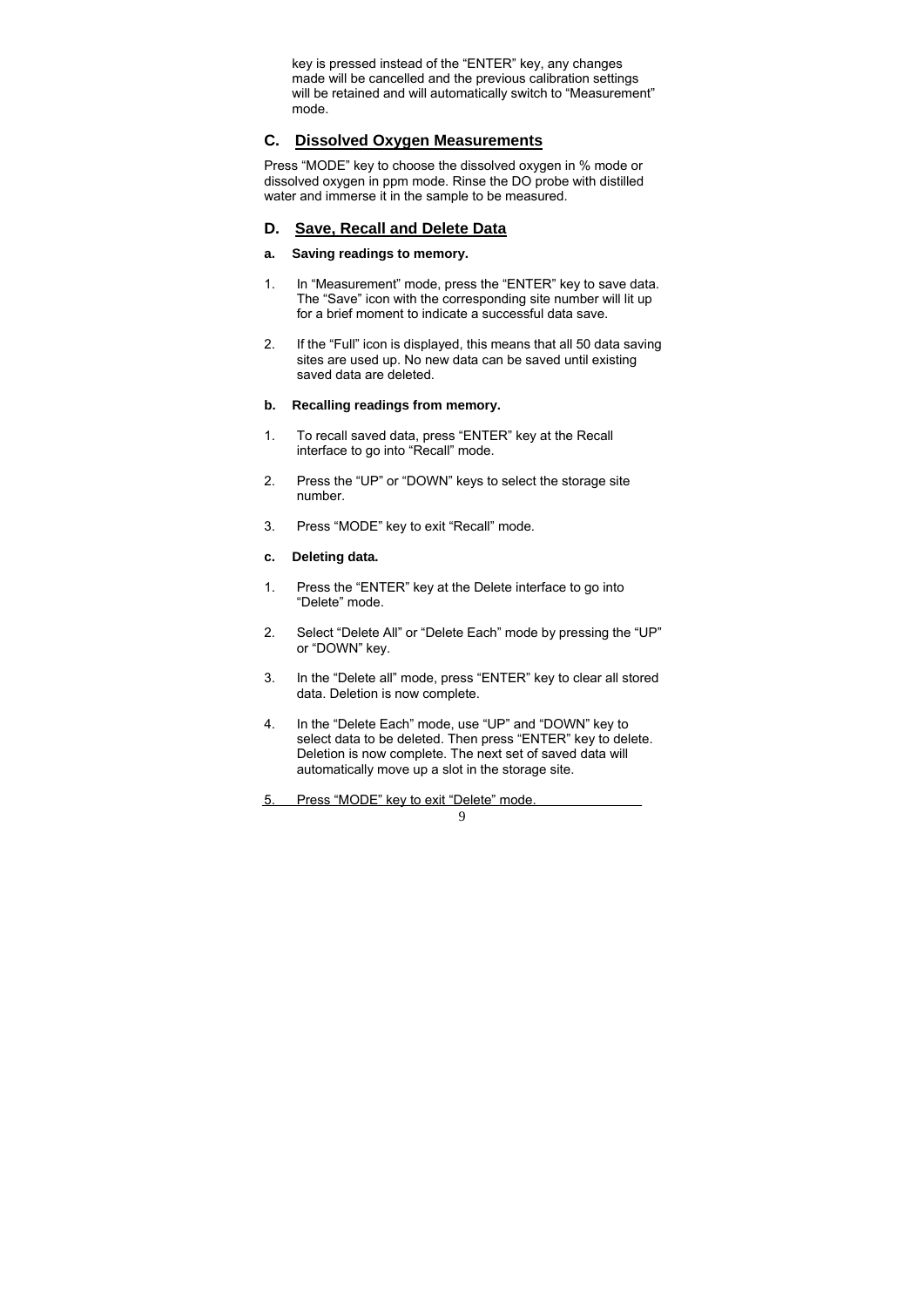# **ERROR DISPLAYS AND TROUBLESHOOTING**

| <b>Main Display</b>      | <b>Possible Cause(s)</b>                                                   |  |  |  |
|--------------------------|----------------------------------------------------------------------------|--|--|--|
| "OvEr" or Undr           | 1. Check membrane and electrolyte solution.<br>2. Clean anode and cathode. |  |  |  |
| <b>Secondary Display</b> | <b>Possible Cause(s)</b>                                                   |  |  |  |
| "Udr"                    | 1. Heat the sample to above -6.0 $\degree$ C.                              |  |  |  |
| "Ovr"                    | 1. Cool the sample to below $46.0^{\circ}$ .                               |  |  |  |

**[Note:** If the meter still does not perform normally after the above measures are taken, call **Jenco** Service Department.**]** 

# **SPECIFICATIONS**

| Display                                       | Range                     | Resolution           | Accuracy                    |
|-----------------------------------------------|---------------------------|----------------------|-----------------------------|
| Dissolved Oxygen 0 to 20.00 ppm<br>ppm (mg/L) | (mq/L)                    | $0.01$ ppm<br>(mg/L) | ±0.5FS                      |
| Dissolved Oxygen<br>$\frac{0}{0}$             | 0 to 200.0 %              | $0.1\%$              | ±0.5FS                      |
| Temperature                                   | -6.0 to 46.0 $^{\circ}$ C | 0.1 °C               | $±0.3^{\circ}$ C $±1$ digit |

| <b>Pressure compensation</b>       | 600 to 1100 mBar<br>(450 to 825 mmHg) |  |
|------------------------------------|---------------------------------------|--|
| <b>Salinity compensation</b>       | $0.0$ to $40.0$ ppt                   |  |
| <b>Temperature sensor</b>          | Thermistor, 10 k $\Omega$ at 25°C     |  |
| Power                              | 9Volt battery                         |  |
| <b>Calibration Back-up</b>         | <b>EEPROM</b>                         |  |
| <b>Datalogging capabilities</b>    | 50 data sets                          |  |
| <b>Automatic shut off function</b> | 30 minutes of non-use                 |  |
| <b>Audio Feedback</b>              | All Touch Keys                        |  |
| Display (pH / mV : Temp)           | 12mm : 8mm high LCD                   |  |
| <b>Ambient Temperature Range</b>   | 0 to 50 $^{\circ}$ C                  |  |
| <b>Relative Humidity</b>           | At 90% RH                             |  |
| Case                               | IP65 waterproof                       |  |
| Dimensions (W x D x H)             | 70mm x 198mm x 37mm                   |  |
| Weight                             | 260 grams<br>(Batteries included)     |  |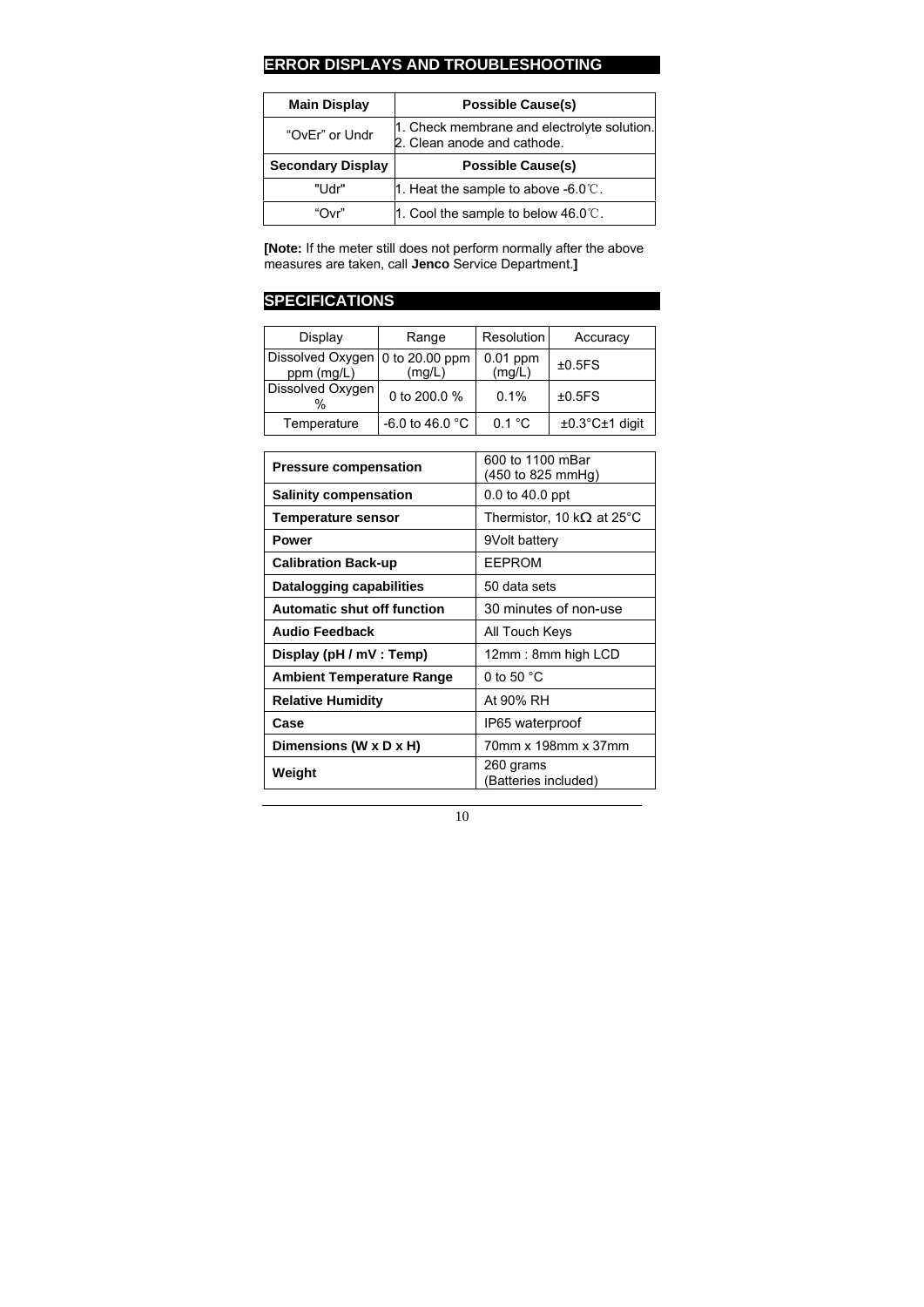### **WARRANTY**

**Jenco** warrants this product to be free from significant deviations in material and workmanship for a period of 1 year from date of purchase. If repair or adjustment is necessary and has not been the result of abuse or misuse, within the year period, please return-freight-prepaid and the correction of the defect will be made free of charge. If you purchased the item from our **Jenco** distributors and it is under warranty, please contact them to notify us of the situation. **Jenco** Service Department alone will determine if the product problem is due to deviations or customer misuse.

Out-of-warranty products will be repaired on a charge basis.

#### RETURN OF ITEMS

Authorization must be obtained from one of our representatives before returning items for any reason. When applying for authorization, have the model and serial number handy, including data regarding the reason for return. For your protection, items must be carefully packed to prevent damage in shipment and insured against possible damage or loss. **Jenco** will not be responsible for damage resulting from careless or insufficient packing. A fee will be charged on all authorized returns.

**NOTE: Jenco** reserves the right to make improvements in design, construction and appearance of our products without notice.